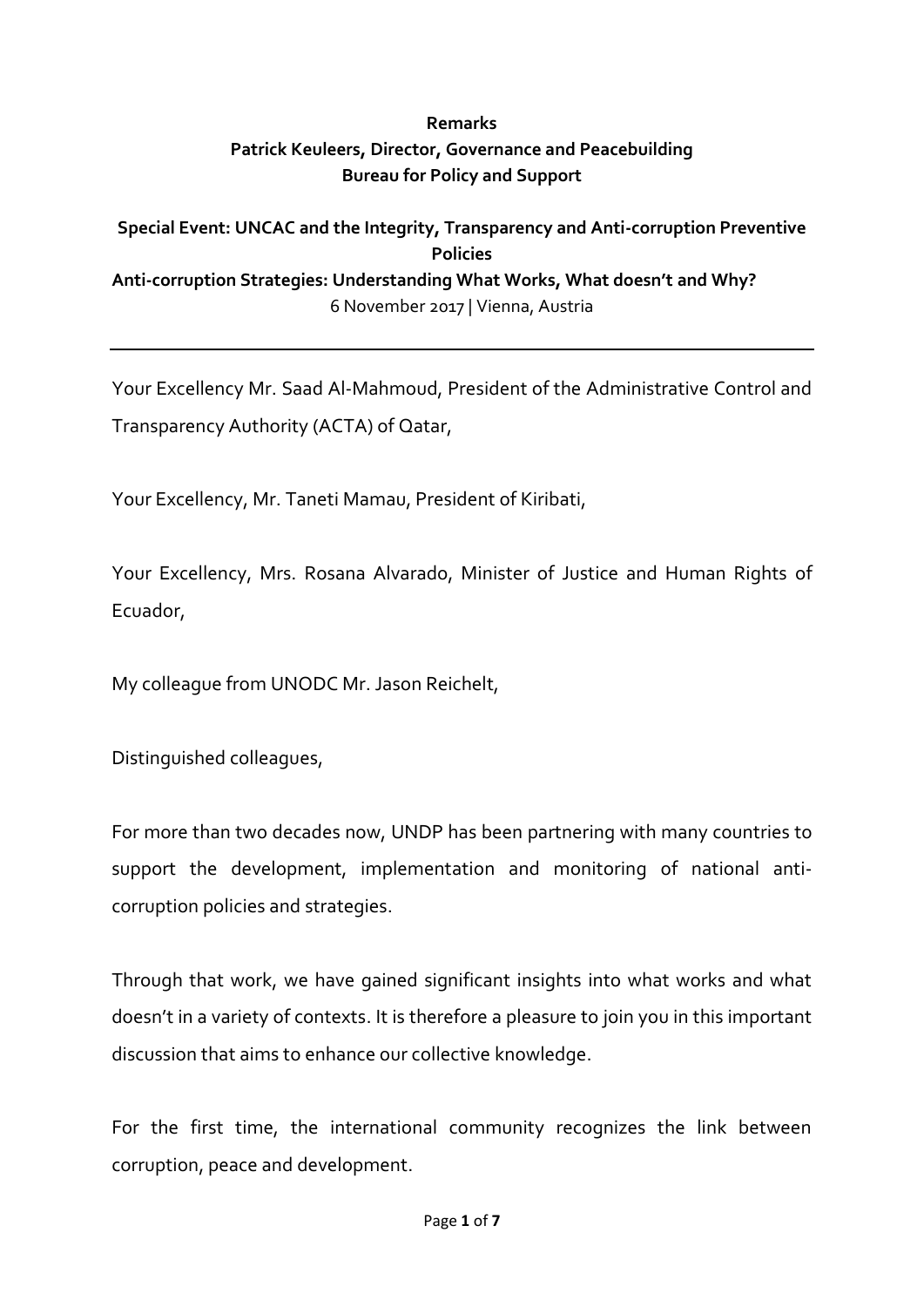Indeed, the 2030 Agenda for Sustainable Development recognizes that to transform people's lives and build peaceful, just and inclusive societies, we need to reduce corruption and bribery in all its forms. This is recognized as an important end in itself as well as an important condition to achieve all other sustainable development goals (SDGs).

The UN Convention on Anti-Corruption (UNCAC), that came into force 12 years before the adoption of the 2030 Agenda, $1$  envisioned a world where corruption cannot flourish, its perpetrators are held accountable, and victims get back what is rightfully theirs.<sup>2</sup> Articles 5 and 6 of the Convention encourage governments to develop and implement effective and coordinated anti-corruption policies and strategies.

Given the enormous investments - estimated to be around  $1.4$  trillion  $$a$  year<sup>3</sup> - that are required to achieve the sustainable development agenda –- anti-corruption strategies need to ensure that these investments get to where they are most needed. Hence the need for anti-corruption policies and strategies that can anticipate, prevent and counter corruption practices that evolve within a rapidly shifting political and technological landscape.

Part of that landscape is also the increasing perception that corruption is one of the structural drivers of radicalization that can lead to violent extremism; and extremist groups like ISIL consistently profile an alternative societal model where there is law and order and where corruption will not be tolerated.

**.** 

<sup>1</sup> UNCAC was adopted in 2003

<sup>&</sup>lt;sup>2</sup> [Reframing of the preventive, punitive and asset recovery measures of UNCAC]

<sup>3</sup> https://www.theguardian.com/global-development/2015/nov/18/14tn-dollars-a-year-needed-to-reach-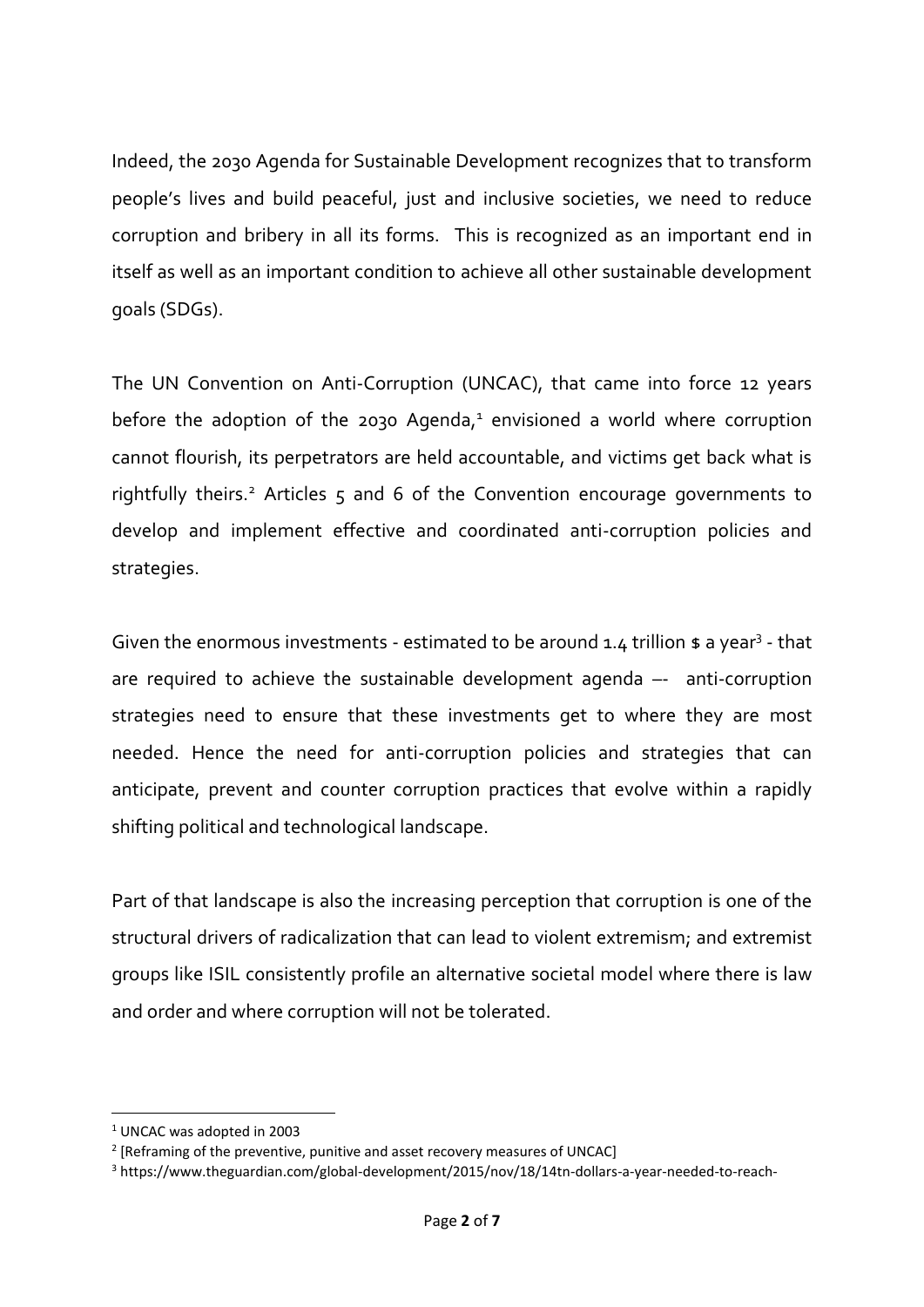We therefore need to ensure that our strategies and preventive frameworks respond to these increasingly complex and interconnected challenges.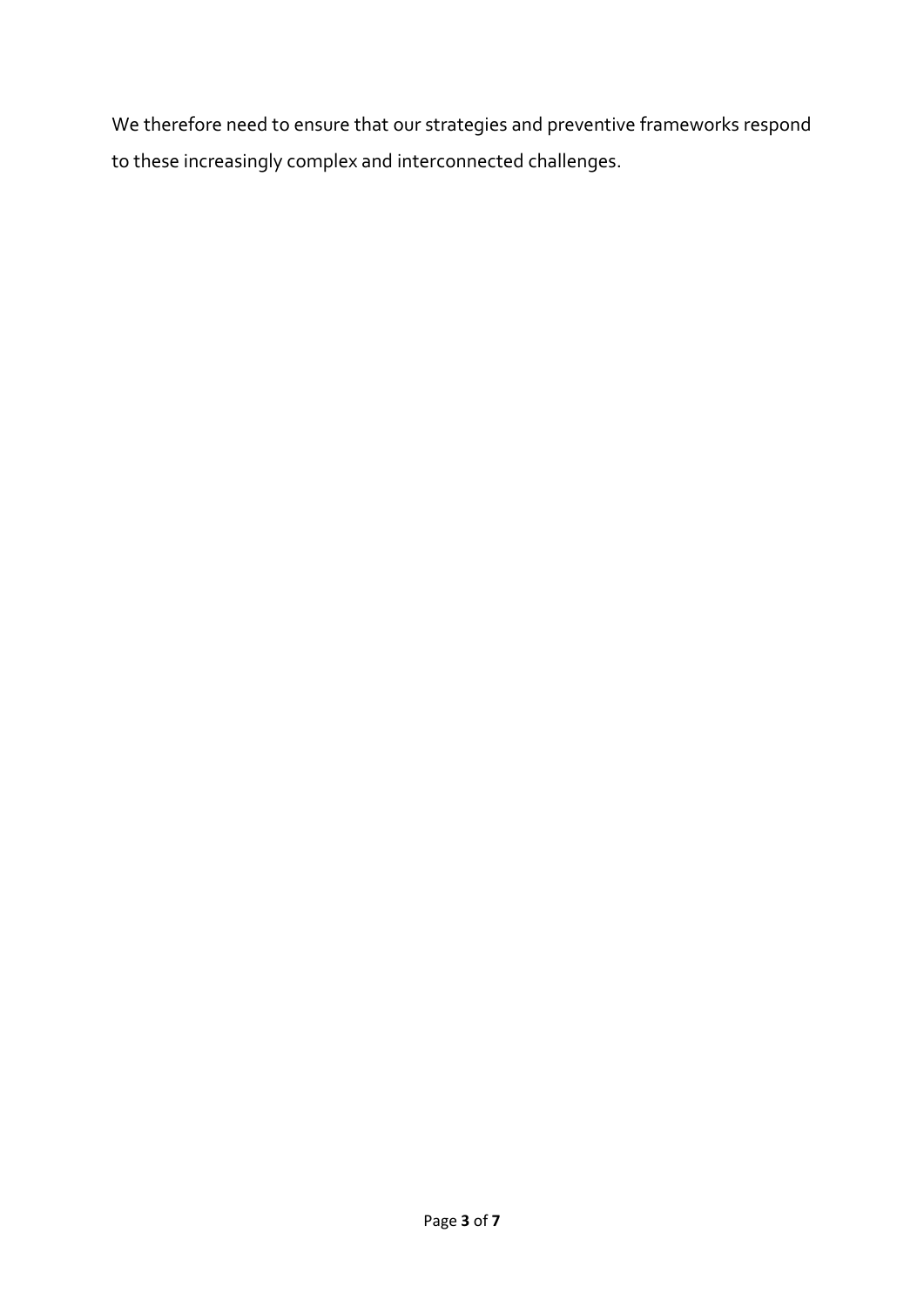## Dear colleagues

1

UNCAC had been a driving force behind the development of national anti-corruption policy and strategy in many countries,<sup>4</sup> But results on the effectiveness of these policies and strategies have been mixed and experience from around the globe points to important gaps between strategy and its implementation.

In response, in 2013, UNDP and UNODC convened a high-level meeting to prepare guidelines for developing, designing and implementing sustainable anti-corruption strategies. The Kuala Lumpur Statement on Anti-Corruption Strategies was endorsed in 2013 in Panama by the Conference of States Parties and is now part of the global normative framework on anti-corruption".

One year later, in 2014 we conducted a comprehensive review and assessment of 14 anti-corruption strategies in the Asia-Pacific region which informed the UNODC-led expert group commissioned to produce a Practical Guide for Development and Implementation of National Anti-Corruption Strategies".

Based on our experiences, allow me to make a few reflections on how to ensure successful implementation of anti-corruption strategies.

**First,** an effective anti-corruption strategy requires a deep **understanding of the political economy of corruption** within the national, local and international context. Many anti-corruption programs fail because they did not anticipate the nature, location, organization, and strength of the resistance to the reforms, both inside and outside the government structures. Understanding where, and how corruption occurs, the power-relationships and the national and international networks that

<sup>4</sup> UNCAC "*encourages the development and implementation of effective and coordinated anti-corruption policies and strategies".*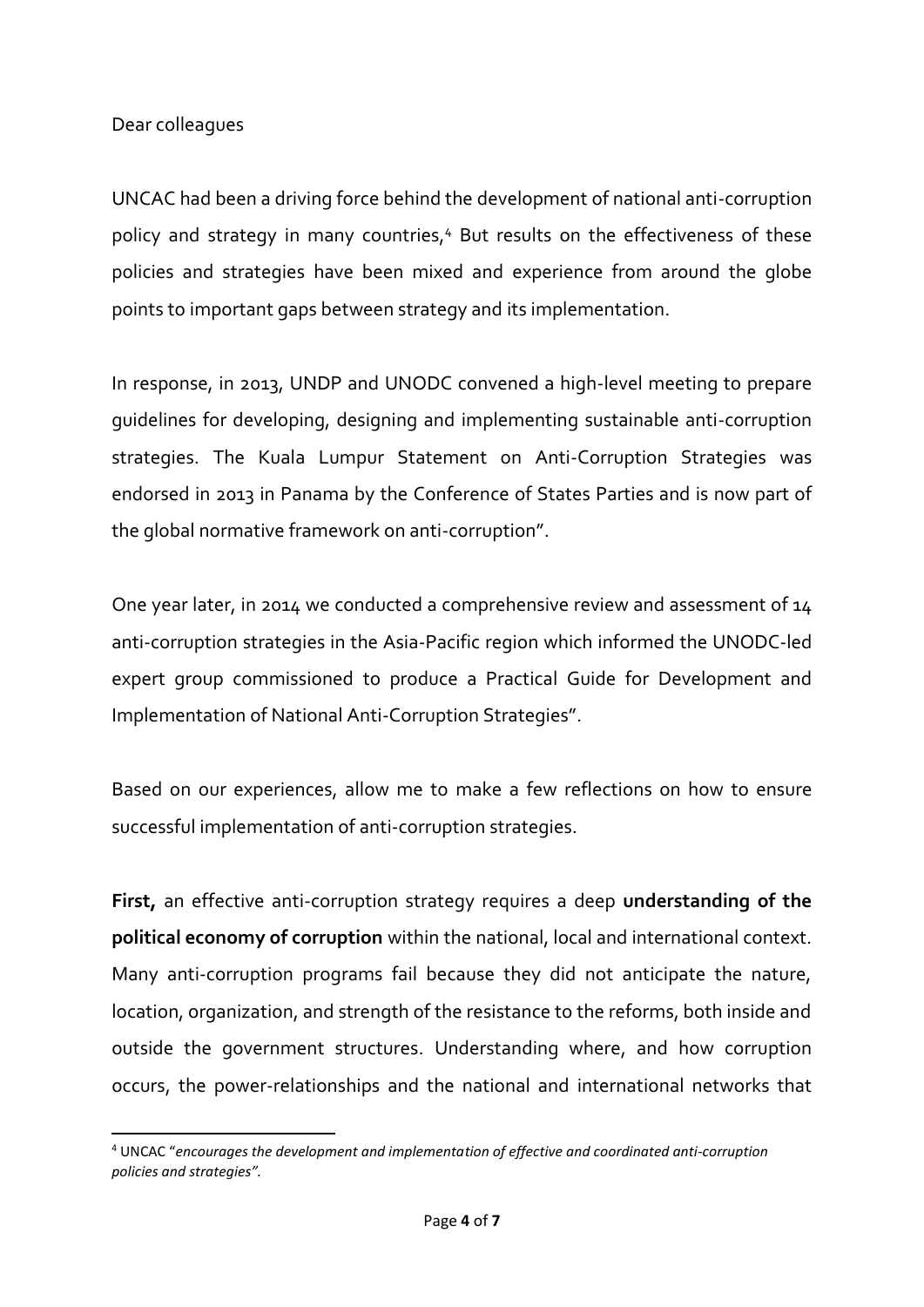support it, is fundamental to appraising and enhancing anti-corruption policies and programs.

**Second**, strategies are a key opportunity to engage in a popular dialogue on corruption and development. To ensure full national ownership, anti-corruption policies and strategies need to be developed, implemented and monitored **in a participatory and consultative manner** with strong involvement of parliament, government institutions, civil society, youth organisations, faith-based organisations, the media, academia and the private sector. The strategy should include effective mechanisms to ensure the various stakeholders cooperate with one another.

**Third**, strategies need to be **clear in scope and ambition and with realistic budgets attached**. Substantive resources are needed that are commensurate with the mandate of the anti-corruption institutions. It is through the allocation of financial and human resources that governments can best show their political will and commitment to the effective implementation of anti-corruption strategies.

**Fourth**, **timing and sequencing of implementation matters, aiming** for concrete milestone achievements towards the 2030 sustainable development deadline. **Pragmatism also** matters and a gradual approach may be needed, as a way of detecting forces of resistance, assessing their relative strength, and gaining time to gather resources to overcome opposition and build capacity.

**Fifth**, is the need to **address the corruption problem comprehensively** with attention to the local level, the sectoral level, the national level as well as at the international level. Anti-corruption strategies need to include measures to address illicit financial flows, corruption risks in sectors that are considered highly vulnerable, (such as tax and customs agencies or the construction sector). Our experience also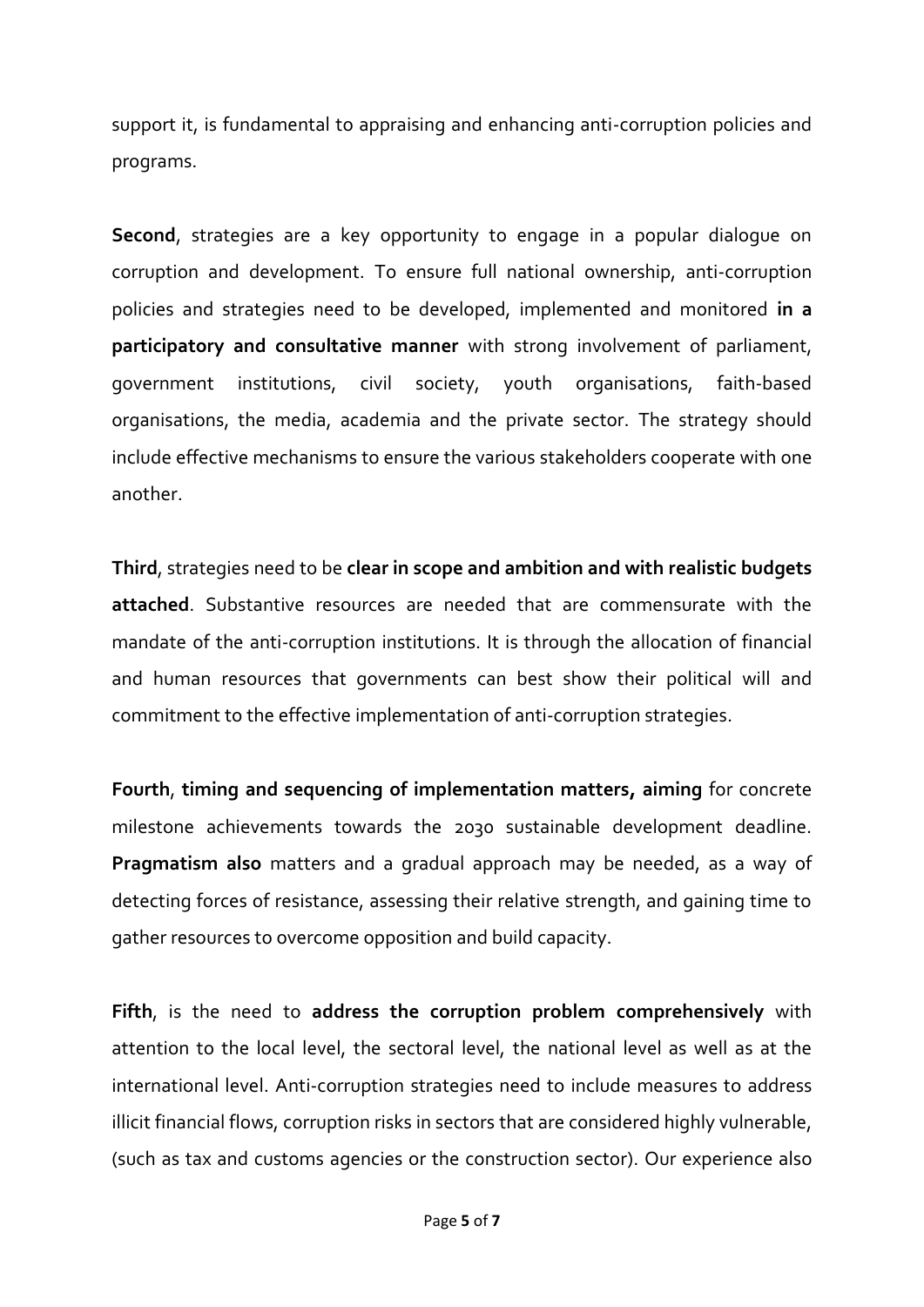shows the importance of addressing corruption at the level of our cities and municipalities.